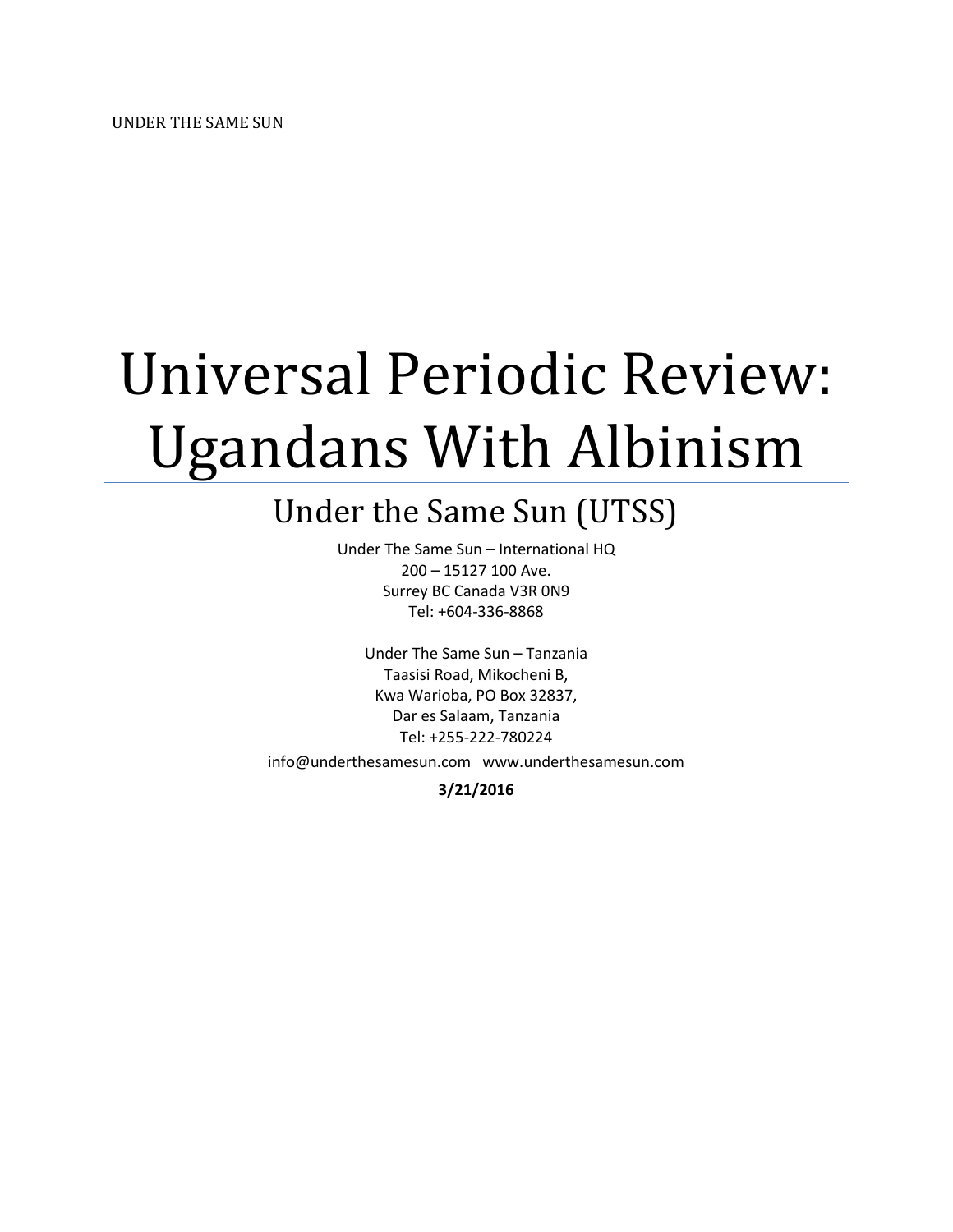- 1. This report is respectfully submitted for the Universal Periodic Review of Uganda by NGO Under the Same Sun
- 2. Under The Same Sun (UTSS) is a civil society organization committed to ending the often deadly discrimination against people with albinism. UTSS promotes, via advocacy and education, the wellbeing of persons with albinism who are misunderstood, marginalized, and even attacked and killed because of their genetic condition.<sup>1</sup>

#### **Introduction**

- 3. Discrimination, marginalization and violence plague the lives of Ugandans with albinism a condition characterized by little or no pigment in the skin, hair and eyes. This lack of natural protection from the sun means most will die of skin cancer before reaching middle age. In the Great Lakes region, mythology and fear about albinism is common. People with the genetic condition are thought to be ghosts; a curse on the family and community. Many children with albinism are abandoned. Mistaken beliefs about albinism have fueled an illegal market in body parts across the region. Low vision and structural barriers to education, employment and participation in society cause cycles of poverty.
- 4. People with albinism are attacked and ritually murdered their body parts made into bogus potions by charlatan entrepreneurs. Consumers believe these potions bring good luck. Since 2006 there have been 439 reports of violence against people with albinism across 25 countries, including 166 killings, 273 abductions, mutilations, rapes and grave violations.<sup>2</sup> The actual numbers are likely much higher since many go unreported. A corpse can be worth up to \$75 000 US.
- 5. Attacks increase in the lead up to elections across the region. Some candidates purchase the potions, hoping for good luck at the ballot box. Demand for the body parts of Ugandans with albinism may be fueled by elections in neighbouring countries and by Uganda's 2016 general election. Fear of attacks lead people with albinism to hide, hindering mobility, educational opportunities, employment and participation in community life.
- 6. The mistaken belief also persists that having sex with a person with albinism can bring wealth or cure HIV/AIDS. This has exposed people with albinism to sexual assault for this purpose.<sup>3</sup> Often, Ugandans with albinism are derisively called "bazungu,"<sup>4</sup> which refers to a person of European descent and is pejorative in this context.
- 7. Until recently, albinism was unacknowledged by human rights statutes. But in 2013 and 2014 The United Nations Human Rights Council adopted resolutions 23/13, 24/33 and 26/10 and the African Commission on Human and Peoples' Rights adopted resolution 263 calling for the prevention of attacks and discrimination against persons with albinism. On 18 December 2014, the General Assembly adopted resolution 69/170, proclaiming every June 13<sup>th</sup> as International Albinism Awareness Day.
- 8. The CRPD encompasses albinism. Yet, there is little awareness of this as well as a lack of understanding of albinism as a condition.

#### **What is Albinism?**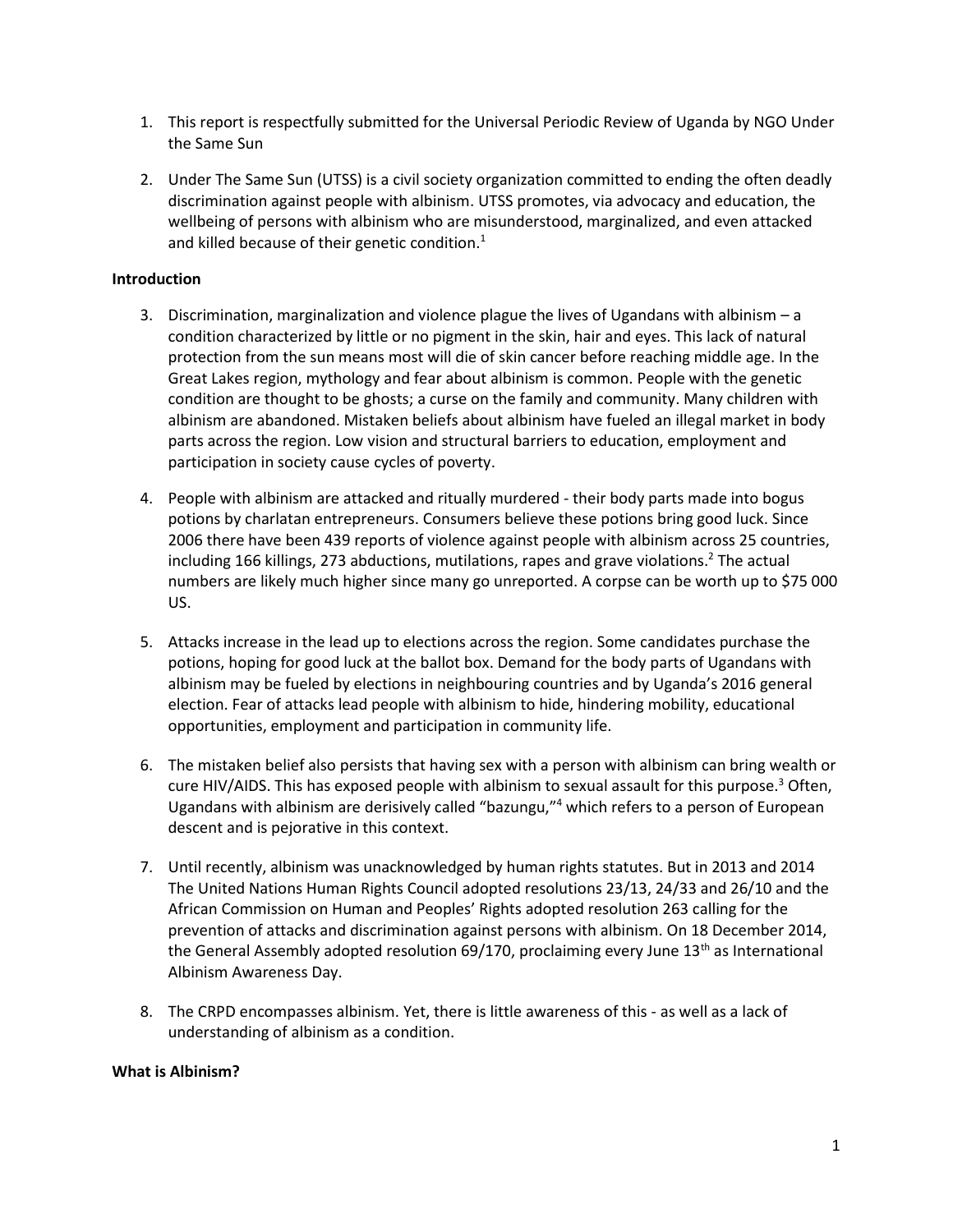- 9. Albinism is a rare, non-contagious, genetically inherited condition characterized by a lack of pigmentation in the hair, skin and eyes. It occurs regardless of ethnicity or gender. Both parents must carry the gene for it to be passed on, even if neither have albinism themselves. It is estimated that 40 000 Ugandans have the condition.<sup>5</sup>
- 10. Almost everyone with albinism is visually impaired. The majority are "legally blind" and very sensitive to light. Eyeglasses can only partially correct this problem. While most can read large print and don't require Braille, they cannot see a blackboard in a regular classroom. In most cases, structural barriers prevent full participation in society on an equal basis with others.
- 11. With no natural sun protection, fatal skin cancer will claim the vast majority of Africans with albinism before they reach 30 to 40 years of age.<sup>6</sup> There is little awareness of the need for sun protection and sunscreen is not commonly available or affordable in most African countries.
- 12. According to researcher Kelly Allen: "Unlike ethnic, linguistic and religious minorities, albino persons are typically born to non-albinos, and in communities dominated or entirely composed of non-albino persons. This isolates affected persons from on early age. The isolation is particularly felt in Uganda's majority, rural population."<sup>7</sup>

### **Previously Accepted UPR Recommendations**

13. UTSS applauds Uganda for accepting a recommendation from Spain in the previous UPR: "Adopt measures to guarantee the rights of persons with disabilities, in particular, to fight against all forms of discrimination faced by women with disabilities, and regarding the lack of equal opportunities for minors with disabilities, with a particular attention to albino children."

#### **Examples of Violence Against Ugandans with Albinism**

- 14. Data is scarce about attacks and murders of Ugandans with albinism. They are underreported but most likely similar to rates in other countries in the region, particularly given the crossborder nature of the trade in body parts. Some with albinism were likely killed as part of the spike in ritual murders in Uganda reported since 2007. $8$
- 15. The Uganda Albino Association's Charles Okure suggests that in Tanzania, killings are out in the open "but here [Uganda] they kill us secretly and cut off some of our body parts for ritual purposes."<sup>9</sup> According to Judah Ssebyanzi, one of Association's founders, the dangers can prohibit data collection: "We do not follow up on cases of missing persons for our own security."<sup>10</sup> The following examples represent only a part of the problem.
- 16. Elizabeth Kwagala, 26, has albinism. She feared her husband was plotting to sacrifice her. She overheard two strangers conspiring with her husband to kill her and immediately hid with her two children. The would-be attackers couldn't find her, so they turned on her husband Hassan Sebbi, beating him and accusing him of sabotaging their chance to get rich. Eventually, the two men gave up and left. Kwagala came out of hiding to find her injured, furious husband. "He slapped and kicked me hard before calling me an evil spirit," she recalled to a journalist. "He then demanded that I leave his house immediately with the children after claiming that they were not his."<sup>11</sup> Pregnant with Sebbi's third child and with no employment prospects or support, Kwagala and her children were soon destitute. Kwagala was herself abandoned by her parents at just two-months-old.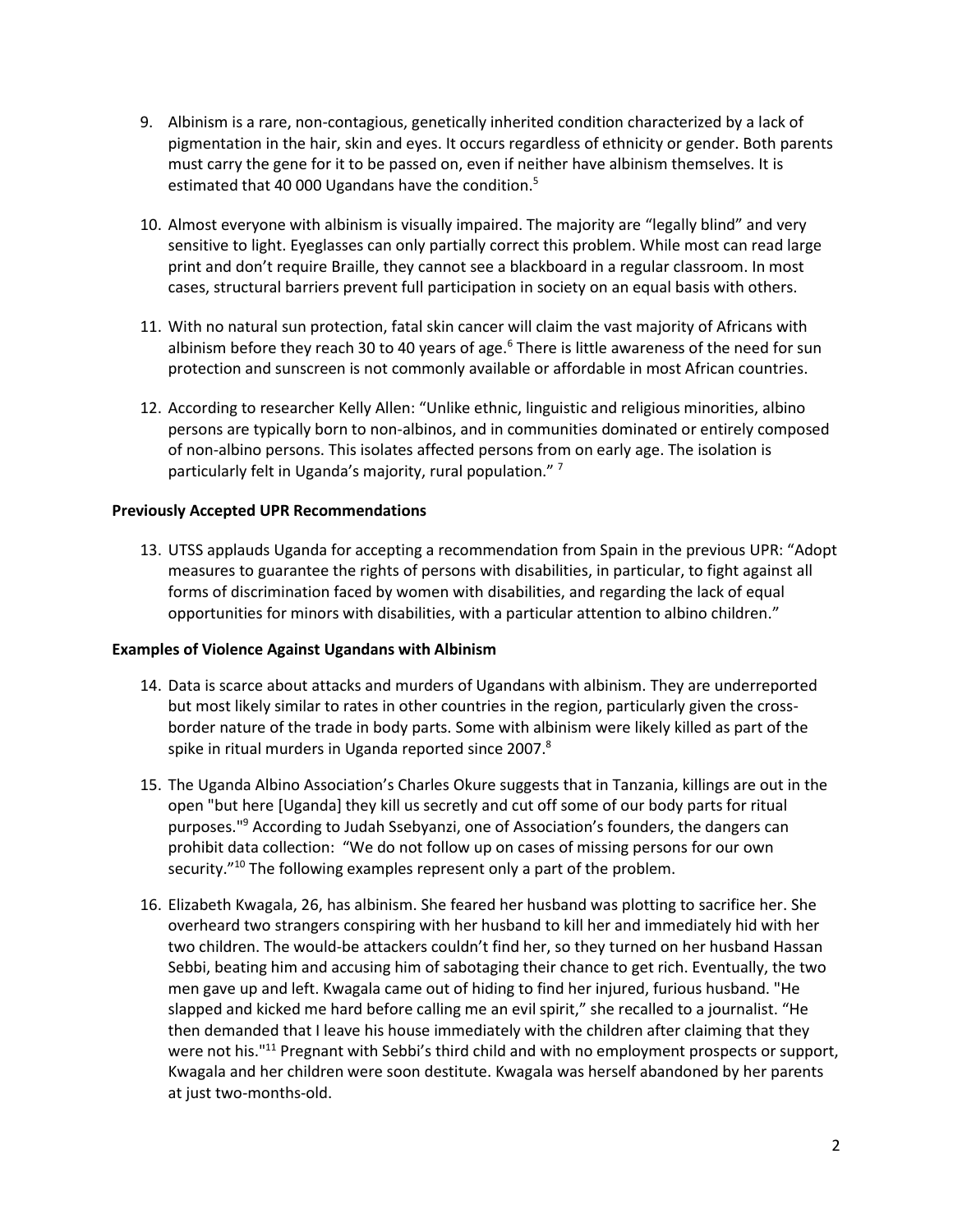- 17. Medius Kyarisima, 50, of Kabale District, Kinyamari Butanda Sub County, describes how her husband Godfrey Ndabahwerize tried to kill four of their children in April 2014 with a machete: "my husband threatened to kill our four albino children, saying they were a disgrace to his family. When I tried to reason with him, he picked a panga and cut me on the right side of my nose." Kyarisima packed up her children with albinism and sought refuge at her mother's home.<sup>12</sup>
- 18. Bernard Mwanje of Ngole village, Buyende district, is the father of five children with albinism. He had to pull his eight-year-old son out of school: "Semujju was going to school, but we stopped him after kidnappers waylaid him thrice." On another occasion, two men tried to grab one of the other children with albinism. The family raised the alarm and the wouldbe kidnappers fled. Fearing for his children's safety, Mwanje stays at home to protect them. This means he cannot work.<sup>13</sup>
- 19. Unity Mukyotera, 14, was attending Hakahumiro Primary School in Bufundi Sub County when her mother heard of plans to kidnap her. People with albinism in Kabale district are fearful following reports of increased demand of their body parts for rituals in Rwanda and Tanzania.<sup>14</sup>
- 20. After Faridah Nantumbwe, 35, gave birth to a fourth child with albinism, her husband abandoned the family, calling the children a curse and preventing Nantumbwe from farming the family's land.<sup>15</sup>
- 21. Jalia Namukoma was shocked when she gave birth to a baby with albinism: "I had reached the extent of refusing to breastfeed the baby, thinking it was a spirit," she said in Ngole village, Buyende district. After having more children with albinism, she recalls: "I thought of abandoning them." Social worker Rebecca Namuddu says that albinism's stigma "has led to most parents of albino children abandoning them."<sup>16</sup> But Namukoma grew to love all of her children. Their father was not so tolerant, leaving the mother and children over the condition.<sup>17</sup>

#### **Questions for the Government of Uganda**

- 22. How is the previously accepted UPR recommendation being implemented?
- 23. How is the government of Uganda implementing recent UN resolutions on albinism?
- 24. How will the government improve the representation of Ugandans with albinism in law, Parliament and in government?
- 25. How is data about attacks on Ugandans with albinism being collected?

#### **Recommendations**

#### **Invest in education**

26. The Government of Uganda should invest in education for children with albinism. Education is the key to future indoor employment and avoiding lower life expectancy from skin cancer. Safe, supportive, nurturing educational environments should be made available for children with albinism.

#### **Train educators**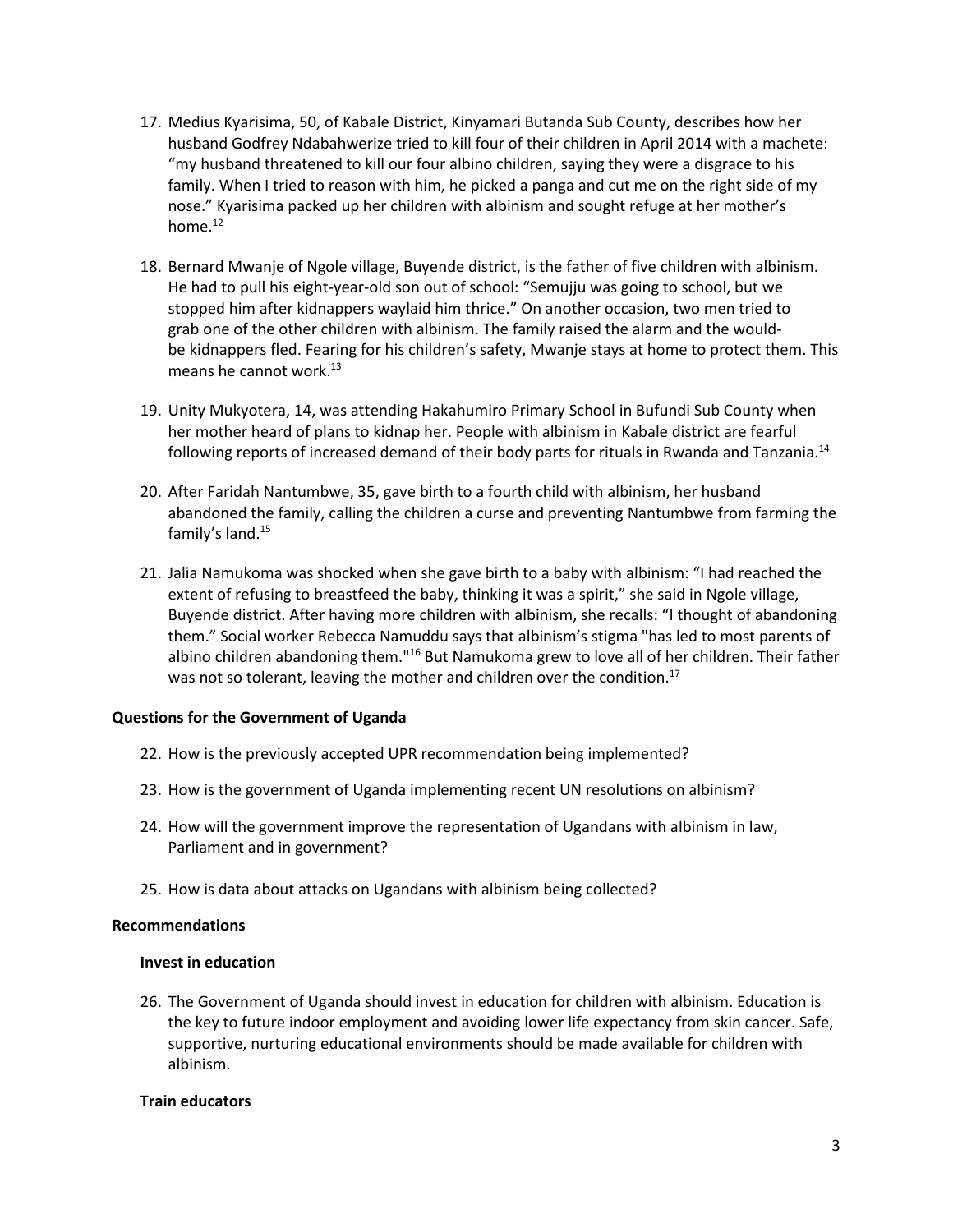27. The Government of Uganda, in consultation with local albinism NGOs, should train for educators (teachers, administrators, staff, etc.) in needs of children with albinism. Being legally blind is a physical disability requiring reasonable accommodation at school, including large print, glasses, magnifying glasses, monoculars and specialized computer equipment. Training in sun protection and sun-avoidance is also necessary.

### **Collect data**

28. The Government of Uganda should investigate, collect and publish data about attacks, murders, abductions, assaults and other incidents involving Ugandans with albinism. Better data is needed. Often, albinism NGOs are unable to investigate reports due to safety concerns for the security of staff with albinism. $18$  Data should be stored securely.

#### **Health**

- 29. The Government of Uganda should make sunscreen and sun protective garments more readily available to Ugandans with albinism. The vast majority of Ugandans with albinism will die from skin cancer.
- 30. The Government of Uganda should immediately cease any taxation of sunscreen as per Africa Albino Foundation Uganda's recommendation.<sup>19</sup> But even untaxed, sunscreen is prohibitively expensive and hard to access. Sunscreen should be imported or manufactured and publically subsidized. Distribution should occur in partnership with albinism NGOs like The Nazigo Albino Persons Association.
- 31. The government of Uganda should subsidize sun-protective garments.
- 32. The Government of Uganda should consider as a model the health services of Standing Voice, a Tanzania and UK-based NGO with a specialization in mobile clinics targeting persons with albinism in both rural and urban settings. Standing Voice could provide requisite training to health care providers such as optometrists, ophthalmologists and dermatologists in Uganda.

#### **Partnerships**

- 33. Civil society can partner in the successful implementation of these recommendations. Thus, their activity should be enabled, not frustrated. Some have commented that the Non-Governmental Organizations Registration (Amendment) Act 2006 has made the work of NGOs more difficult. The Government of Uganda should consider a streamlined, less onerous process, or the de-regulation of NGOs.
- 34. NGOs like Under the Same Sun can be key partners with government and local actors. The Africa Albino Foundation of Uganda is involved in medical concerns and awareness raising via education. The Nazigo Albino Persons Association is community-based and focuses on awareness raising and providing sunscreen. The Uganda Albinos Association is a national awareness-raising group focusing on skin cancer, of which five of its members died in December 2014 alone. The NGO Source of the Nile Union of Persons with Albinism advocates for quality services. Advantage Africa provides support to some 300 individuals with albinism in the Busoga sub-region. This support includes improved livelihoods, access to hats, high-factor sunscreen, dermatology and other health care services. Via home visits and teacher training, adults and children are taught the signs of skin damage due to sun exposure and sun protection.<sup>20</sup>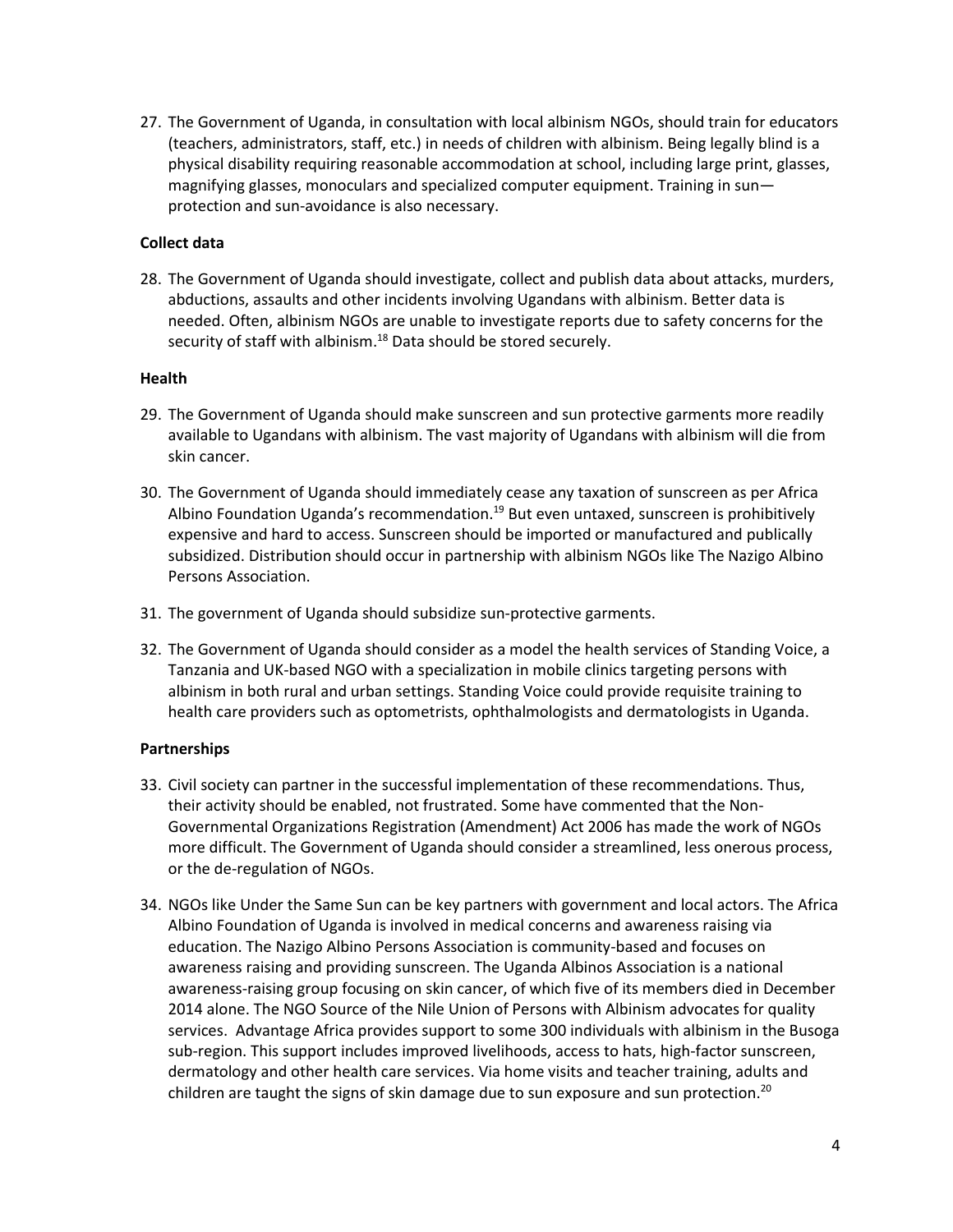#### **Parliamentary and Government Representation**

- 35. The Government of Uganda should create a special parliamentary representative for people with albinism, such as the five Disabilities Members of Parliament. Under the Same Sun applauds the Government of Uganda for having the vision to create such a parliamentary mechanism but wishes to see it extended to represent Ugandan citizens with albinism.
- 36. The Uganda Albino Association (UAA) reports that persons with albinism have not been able to achieve adequate representation via the Disabilities Members of Parliament, in part because of low awareness of albinism being a disability.
- 37. In 2010, the Uganda Albinos Association petitioned the Deputy Speaker of Parliament to this effect, $21$  noting that "despite the presence of such relevant laws and parliamentary representatives for disabled persons, albinos are still discriminated against and not included in decision-making processes that affect their wellbeing." 22
- 38. The government of Uganda should consider the suggestion of the UN Independent Expert on albinism and create a task force on albinism consisting of members of various relevant Ministries: disability, education, justice, health among others. This task force can help the government carry out its short to medium term goals and assist in implementing other recommendations herein. The task force should have a budget and should consist of as well as consult with civil society including people with albinism. $^{23}$

### **Legislative Change**

- 39. The Government of Uganda should make an amendment to the Persons With Disabilities Act 2006 to include persons with albinism. UTSS supports the 2013 recommendation of the National Union of Disabled Persons of Uganda: "Parliament should take steps to urgently revise the definition of disability in accordance with Article 1 of the CRPD, to incorporate an inclusive definition of disability and persons with disabilities that is firmly rooted in the human rightsbased approach to disability and encompasses all persons with disabilities, including those with psychosocial disabilities, albinos and little people."<sup>24</sup>
- 40. Legislation should be created to address the abandonment of children with albinism by their parents.<sup>25</sup>

 $\overline{\phantom{a}}$ 1

<sup>2</sup> Under the Same Sun "Reported Attacks on People With Albinism" February 17, 2016. <http://www.underthesamesun.com/sites/default/files/Attacks%20of%20PWA%20-%20extended%20version.pdf> Accessed March 14, 2016

<sup>3</sup> Reuters "Albinos in Tanzania murdered or raped as AIDS 'cure'" May 5, 2011 <http://www.reuters.com/article/ozatp-tanzania-albinos-aids-idAFJOE74408020110505>Accessed March 15, 2016

<sup>4</sup> Under the Same Sun. "Names Used for PWA" 2014 <http://www.underthesamesun.com/node/492> accessed February 9, 2016.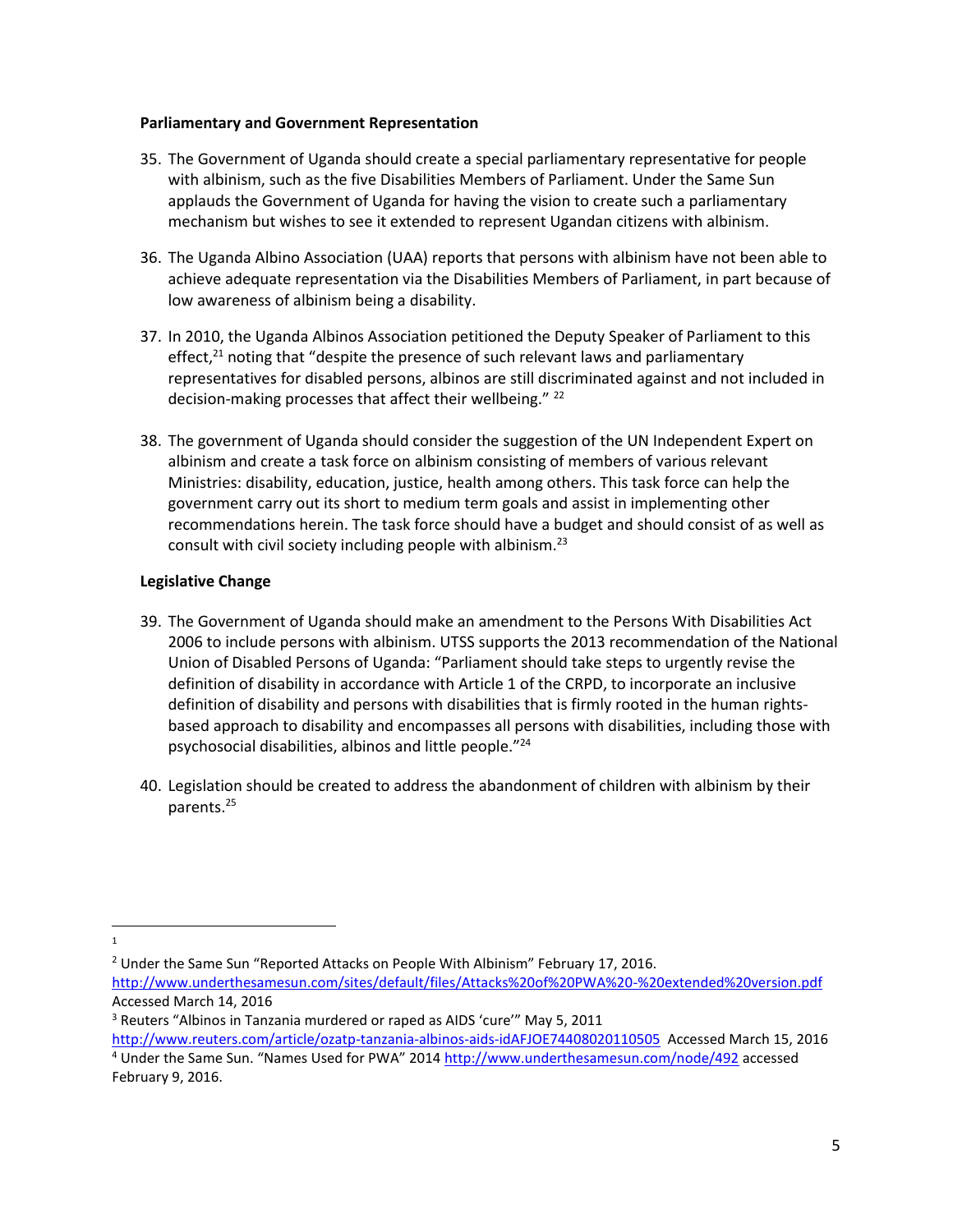<sup>5</sup> Magga, Geof. "Uganda's Albinos demand parliament representation" – Friday, The Africa Report, February 24, 201[2 http://www.theafricareport.com/Society-and-Culture/ugandas-albinos-demand-parliament-](http://www.theafricareport.com/Society-and-Culture/ugandas-albinos-demand-parliament-representation.html)

```
representation.html Accessed Feb 9, 2016
```
 $\overline{\phantom{a}}$ 

<sup>6</sup> Yakubu, Alkassim, Mabogunje and Oluwatope. "Skin Cancer in African Albinos" Acta Oncologica, Vol. 32, No. 6, pp. 621-622. 1993.

<sup>7</sup> Allen, Kelly (2011) "The Human Rights Case of Persons with Albinism in Uganda," Undergraduate Journal of Global Citizenship: Vol. 1: Iss. 1, Article 1.

Available at: http://digitalcommons.fairfield.edu/jogc/vol1/iss1/1

<sup>8</sup> Whewell, Tim. "Child sacrifice in Uganda." BBC News, Uganda, Thursday, 7 January 2010 <http://news.bbc.co.uk/2/hi/programmes/newsnight/8441813.stm>

<sup>9</sup> The Africa Report. "Uganda: Albinos seek government protection." September 10. 2012 [http://www.theafricareport.com/East-Horn-Africa/uganda-albinos-seek-government](http://www.theafricareport.com/East-Horn-Africa/uganda-albinos-seek-government-protection.html#ixzz3zeBLIU00)[protection.html#ixzz3zeBLIU00](http://www.theafricareport.com/East-Horn-Africa/uganda-albinos-seek-government-protection.html#ixzz3zeBLIU00) Accessed February 20, 2016

<sup>10</sup> Batanda, Jackee. "Albinos In Uganda Unite to Fight Witchcraft, Discrimination; Aim for Political Power." Global Press Journal. September 10, 201[2 http://globalpressjournal.com/africa/uganda/albinos-in-uganda-unite-to-fight](http://globalpressjournal.com/africa/uganda/albinos-in-uganda-unite-to-fight-witchcraft-discrimination-aim-for-political-power/)[witchcraft-discrimination-aim-for-political-power/](http://globalpressjournal.com/africa/uganda/albinos-in-uganda-unite-to-fight-witchcraft-discrimination-aim-for-political-power/) Accessed February 20, 2016

<sup>11</sup> Oluka, Esther "*Uganda: Father of My Children Plotted to Sacrifice Me.*" allAfrica/The Monitor; December 13, 2015 <http://allafrica.com/stories/201512142092.html> Accessed February 9, 2016

<sup>12</sup> Muhereza, Robert. "Father attempts to kill his four children for being albinos." Daily Monitor, May 29, 2014. Accessed on February 9, 2016 [http://www.monitor.co.ug/News/National/Father-attempts-to-kill-his-](http://www.monitor.co.ug/News/National/Father-attempts-to-kill-his-%20four-children-for-being-albinos/-/688334/2329758/-/g56m7sz/-/index.html) four[children-for-being-albinos/-/688334/2329758/-/g56m7sz/-/index.html](http://www.monitor.co.ug/News/National/Father-attempts-to-kill-his-%20four-children-for-being-albinos/-/688334/2329758/-/g56m7sz/-/index.html) and Report to UTSS from Michael Sabiiti,

Founder and Director of SITE FOR COMMUNITY SERVICES PROGRAM (SCOSP) [www.scosp.org](http://www.scosp.org/) 

<sup>13</sup> Gwebayanga, Tom. "Carrying the Cross of 10 Albino Children." New Vision, September 8, 2015 [http://www.newvision.co.ug/new\\_vision/news/1309187/carrying-cross-albino-children](http://www.newvision.co.ug/new_vision/news/1309187/carrying-cross-albino-children)

<sup>14</sup> Kushaba, Anthony. "Kabale Albinos Living in Fear Due to Increased Demand of Body Parts in Rwanda and Tanzania." Uganda Radio Network, May 29, 2014

[http://ugandaradionetwork.com/story/kabale-albinos-living-in-fear-due-to-increased-demand-of-body-parts-in](http://ugandaradionetwork.com/story/kabale-albinos-living-in-fear-due-to-increased-demand-of-body-parts-in-rwanda-and-tanzania-#ixzz42vIo6utx)[rwanda-and-tanzania-#ixzz42vIo6utx](http://ugandaradionetwork.com/story/kabale-albinos-living-in-fear-due-to-increased-demand-of-body-parts-in-rwanda-and-tanzania-#ixzz42vIo6utx) Accessed February 9, 2016

<sup>15</sup> Information Nigeria. "Man Chases His 4 Albino Children & Wife Away Saying They Are Cursed." September 12, 2015 [http://www.informationng.com/2015/09/man-chases-his-4-albino-children-wife-away-saying-they-are](http://www.informationng.com/2015/09/man-chases-his-4-albino-children-wife-away-saying-they-are-cursed.html)[cursed.html](http://www.informationng.com/2015/09/man-chases-his-4-albino-children-wife-away-saying-they-are-cursed.html) Accessed February 9, 2016

<sup>16</sup> Magga, Geof. "Uganda's Albinos demand parliament representation" – Friday, The Africa Report, February 24, 201[2 http://www.theafricareport.com/Society-and-Culture/ugandas-albinos-demand-parliament](http://www.theafricareport.com/Society-and-Culture/ugandas-albinos-demand-parliament-representation.html)[representation.html](http://www.theafricareport.com/Society-and-Culture/ugandas-albinos-demand-parliament-representation.html) Accessed Feb 9, 2016

<sup>17</sup> Gwebayanga, Tom. "Carrying the Cross of 10 Albino Children." New Vision, September 8, 2015 [http://www.newvision.co.ug/new\\_vision/news/1309187/carrying-cross-albino-children](http://www.newvision.co.ug/new_vision/news/1309187/carrying-cross-albino-children) Accessed Feb 9, 2016

<sup>18</sup> Batanda, Jackee. "Albinos In Uganda Unite to Fight Witchcraft, Discrimination; Aim for Political Power." Global Press Journal. September 10, 201[2 http://globalpressjournal.com/africa/uganda/albinos-in-uganda-unite-to-fight](http://globalpressjournal.com/africa/uganda/albinos-in-uganda-unite-to-fight-witchcraft-discrimination-aim-for-political-power/)[witchcraft-discrimination-aim-for-political-power/](http://globalpressjournal.com/africa/uganda/albinos-in-uganda-unite-to-fight-witchcraft-discrimination-aim-for-political-power/) Accessed February 20, 2016

<sup>19</sup> Parliament of the Republic of Uganda. "Albinos call on Government Aid and Support" June 2015 [http://www.parliament.go.ug/new/index.php/about-parliament/parliamentary-news/621-albinos-call-on](http://www.parliament.go.ug/new/index.php/about-parliament/parliamentary-news/621-albinos-call-on-government-aid-and-support)[government-aid-and-support](http://www.parliament.go.ug/new/index.php/about-parliament/parliamentary-news/621-albinos-call-on-government-aid-and-support) Accessed February 9, 2016

<sup>20</sup> Advantage Africa "Improving the Lives of People with Albinism" [http://www.advantageafrica.org/improving-the](http://www.advantageafrica.org/improving-the-lives-of-people-with-albinism-1)[lives-of-people-with-albinism-1](http://www.advantageafrica.org/improving-the-lives-of-people-with-albinism-1) February 9, 2016

<sup>21</sup> Tebajjukira, Madinah. "Albinos Want Their Own Member of Parliament." New Vision, February 24, 2010 [http://www.newvision.co.ug/new\\_vision/news/1295398/albinos-parliament#sthash.0rS16HKI.dpuf](http://www.newvision.co.ug/new_vision/news/1295398/albinos-parliament#sthash.0rS16HKI.dpuf)

<sup>22</sup> Uganda Albinos Association. "The Humble petition of the Uganda Albino's Association." Presented 22 February 2010